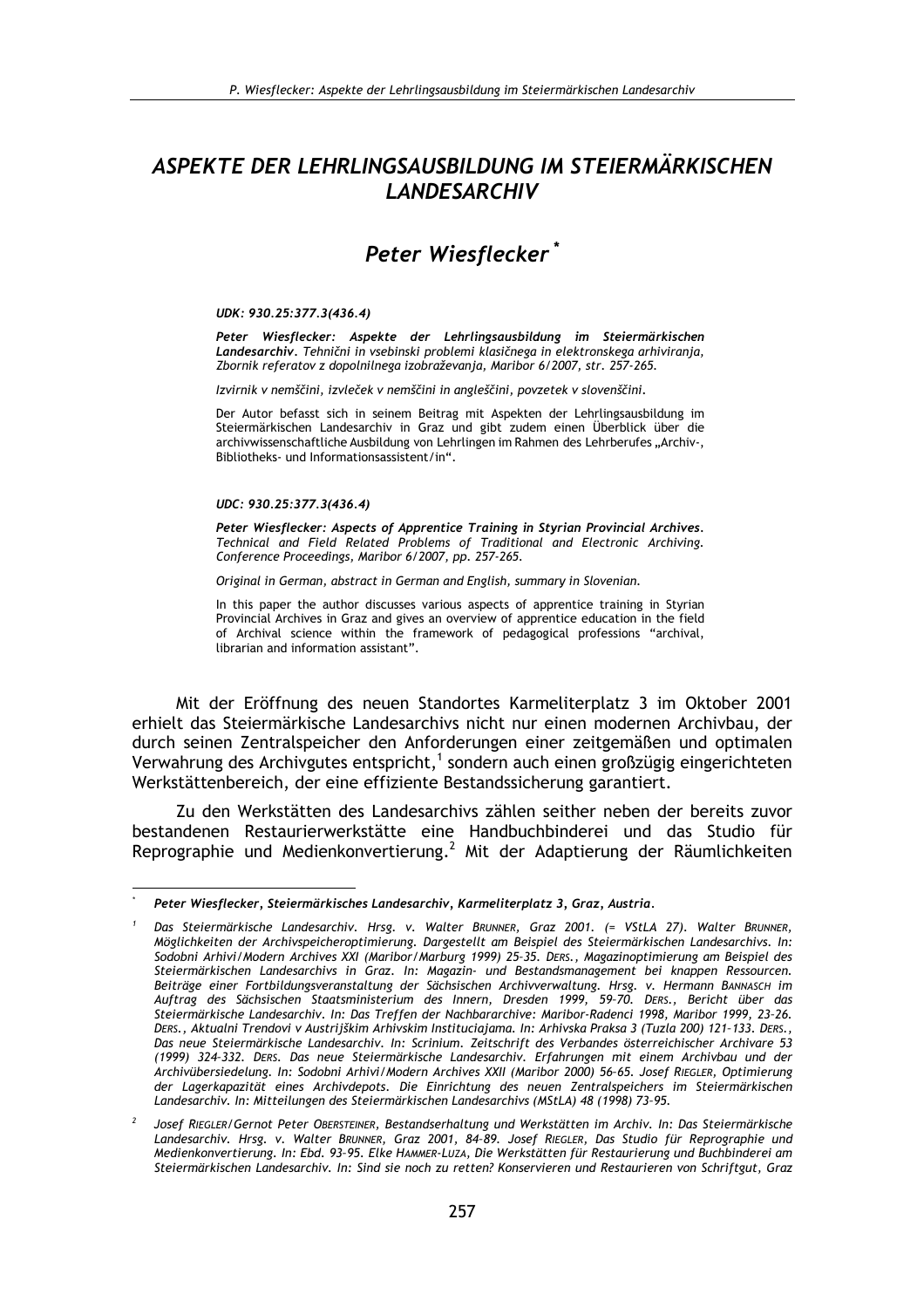ging eine entsprechende personelle Ausstattung Hand in Hand. Die Leitung der Buchbinderei obliegt einem Buchbindermeister, der aufgrund seiner Ausbildung und absolvierten Meisterprüfung zur Ausbildung von Lehrlingen berechtigt ist. Dies bot dem Landesarchiv bereits im Jahr 2001 die Möglichkeit, selbstständig Lehrlinge ausbilden zu können, zumal ein besonderer Bedarf hierfür gegeben war. Ziel der Ausbildung in der Handbuchbinderei sollte demnach nicht nur die Vermittlung der Lehrinhalte im Rahmen der Berufsausbildung sein, sondern vor allem eine in die Tiefe gehende Vermittlung buchbinderischen und buchrestauratorischen Könnens vor dem Hintergrund der Erhaltung von historischem Buchgut. Seit der Aufnahme der beiden Lehrlinge im September 2001 war es die Intention des Landesarchivs, die beiden Lehrlinge nach Abschluss ihrer Lehrzeit in den Personalstand des Landesarchivs aufzunehmen. Nach erfolgreich bestandener Gesellenprüfung wurden die beiden jungen Damen im Herbst 2004 in den Dienst des Landes Steiermark übernommen. Damit verfügt die Handbuchbinderei des Landesarchivs nunmehr über drei qualifiziert ausgebildete Kräfte.

Im Herbst 2003 begann ein weiterer Lehrling im Landesarchiv seine Ausbildung. Auch in ihrem Fall handelte es sich um eine junge Dame, die im Studio für Reprographie zur Reprographin ausgebildet wurde. Auch sie wurde nach erfolgreichem Abschluss ihrer Lehrzeit im Herbst 2006 in den Dienst des Landes Steiermark übernommen.

Das Steiermärkische Landesarchiv ging und geht bei der Aufnahme von Lehrlingen stets von drei Grundsätzen aus: Zum einen wurden und werden Lehrlinge nur dann aufgenommen, wenn ein tatsächlicher Bedarf für diesen Beruf im Haus besteht. Zum zweiten besitzt die Ausbildung archivspezifische Schwerpunkte. Und letztlich muss die realistische Chance einer Weiterverwendung im Landesarchiv nach Abschluss der Lehrzeit bestehen.

### LEHRBERUF "ARCHIV-, BIBLIOTHEKS- UND INFORMATIONSASSISTENT/IN"

Mit Herbst 2006 eröffnete sich dem Steiermärkischen Landesarchiv mit der Aufnahme eines Lehrlings mit dem Lehrberuf "Archiv-, Bibliotheksund Informationsassistent/in" eine neue Möglichkeit einer archivspezifischen Ausbildung. Diesen Lehrberuf regelt die Verordnung des Bundesministers für Wirtschaft und Arbeit vom 1. Dezember 2004.<sup>3</sup> Der Lehrberuf umfasst eine Lehrzeit von drei Jahren.<sup>4</sup> nach deren Ende der Lehrling fähig sein sollte, folgende Tätigkeiten fachgerecht, selbstständig und eigenverantwortlich auszuführen:

- $1.$ Medien, Informationen und Daten beschaffen und erwerben,
- $2.$ Medien, Informationen und Daten formal erfassen,
- $3<sub>1</sub>$ in Datenbanken und -netzen recherchieren,

<sup>2004, 65-70.</sup> DIES., Restavratorska in knjigoveška delavnica v Štajerskem deželnem arhivu. In: Ali jih lahko še rešimo? Konservacija in restavracija pisne dediščine, Maribor 2005, 73-79. Dies., Radionice za restauraciju i<br>knigoveznicu u Pokrajinskom arhive Štajerske. In: Moglu li se još Spasiti? Konzervacija i restauracija pisanog blaga, Tuzla-Sarajevo 2006, 95-103. DIES., Restavratorska in knjigoveška delavnica Štajerskega deželnega arhiva. In: Tehnični in vsebinski problemi klasičnega in elektronskega arhiviranja 4 (Maribor 2005), 295-302. Karl TROBAS, Die Restaurierwerkstätte am Steiermärkischen Landesarchiv. In: MStLA 24 (1974) 137-139. DERS., 5 Jahre Restaurierwerkstätte am Steiermärkischen Landesarchiv. In: MStLA 25 (1975) 174-177.

 $\overline{\mathbf{3}}$ Bundesgesetzblatt für die Republik Österreich 451/2004.

BGBI. 451/2004, § 1.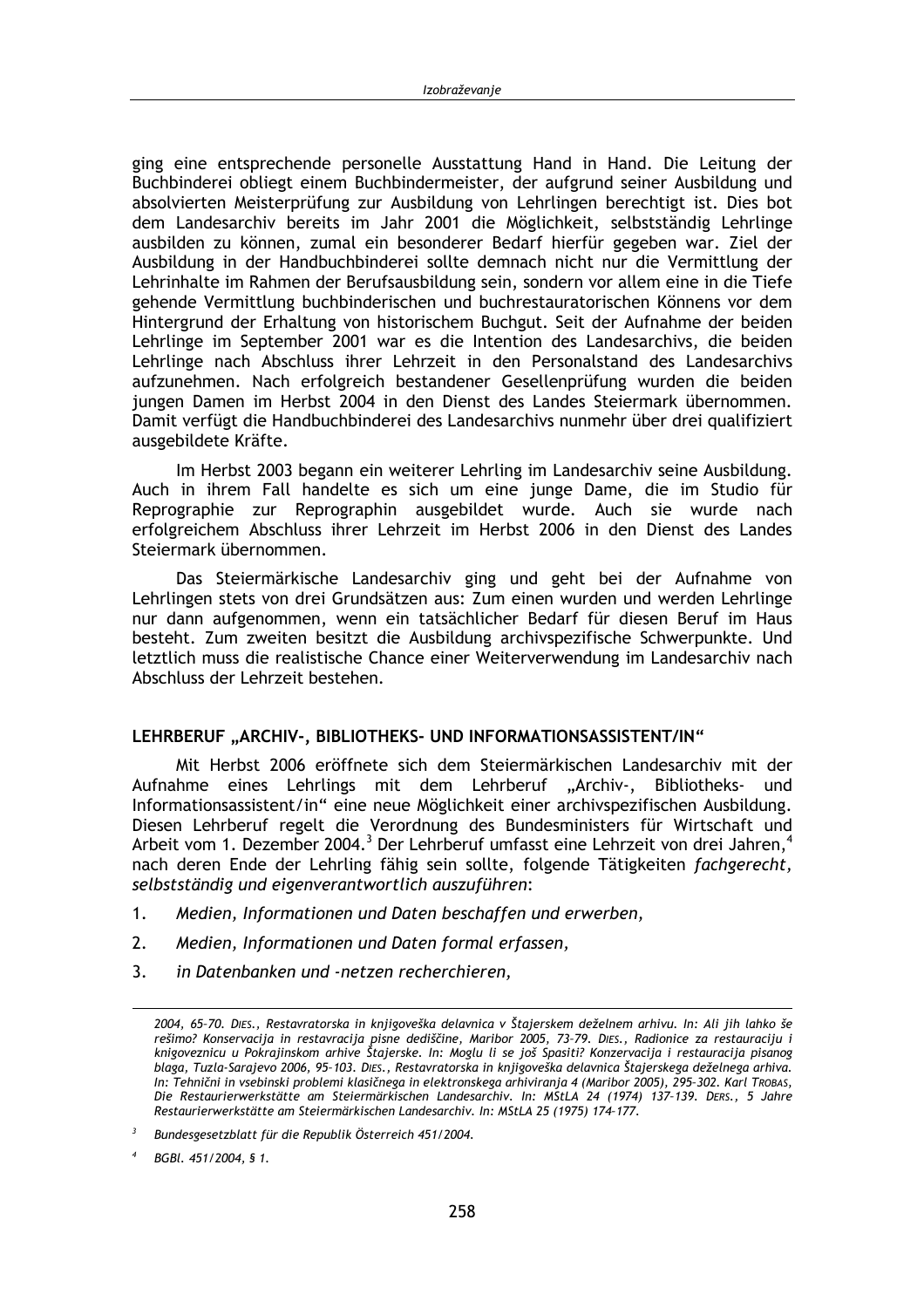- Bestand ordnen, archivieren und Register erstellen,  $\overline{4}$ .
- $5<sub>1</sub>$ technische Medienbearbeitung, Bestandspflege und Revision durchführen,
- 6. Entlehnvorgänge abwickeln,
- $7<sup>1</sup>$ Erstinformation für Benutzer geben,
- 8. administrative Arbeiten mit Hilfe der betrieblichen Informations- und Kommunikationssysteme durchführen,
- 9. an der betrieblichen Buchführung und Kostenrechnung mitwirken,
- 10. Statistiken, Daten und Karteien anlegen, warten und auswerten.<sup>5</sup>

Der Ausbildungsplan sieht sechs Ausbildungsmodule vor. Diese umfassen die Vermittlung von Fertigkeiten und Kenntnissen zum Lehrbetrieb (1), der Verwaltung, Organisation, Kommunikation und EDV (2), von Beschaffung und Angebot Waren und Dienstleistungen) (3), (Arbeitsmittel, Material, betriebliches Rechnungswesen (4), sog. erweiterte Grundkenntnisse (5), unter denen die fach- und situationsgerechte Kommunikation (Selbstrepräsentation, Repräsentation und Interaktion) gegenüber Auftraggebern, Kunden, Lieferanten und Mitarbeitern) verstanden wird, sowie das Modul Archiv-, Bibliotheks- und Informationsassistenz  $(6).$ 

Die Ausbildung in diesem Bereich umfasst insgesamt 14 Schwerpunkte in den drei Lehrjahren, von denen einige in allen drei Jahren unterrichtet werden, andere hingegen nur in einem oder zwei Lehrjahren. Die Schwerpunkte umfassen im Einzelnen.

- Die Identifizierung und Bearbeitung von Informationsträgern und weltweit vernetzten Informationen beziehungsweise die Vorbereitung der Weiterverarbeitung (1. und 2. Lehrjahr)
- Die Bearbeitung von Beschaffungsvorgängen, die Inventarisierung von  $\bullet$ Informationsträgern und die Bearbeitung von Rechnungen (2. und 3. Lehrjahr)
- Die formale Erfassung von Medien und Informationen (2. und 3. Lehriahr)
- Die Verwaltung bzw. Aktualisierung von Informationsspeichern und Katalogen nach betrieblichen Qualitätskriterien (2. und 3. Lehrjahr)
- Kenntnisse der technischen Medienbearbeitung, Bestandspflege und Revision (1. Lehriahr) und technische Medienbearbeitung, Bestandspflege und Revision (2. Lehrjahr)
- Kenntnisse der Bestandsordnung, Archivierung und Registrierung (1. Lehrjahr) und Ordnen und Archivieren eines Bestandes sowie Erstellen eines Registers (2. Lehrjahr)
- Grundkenntnisse der Recherche in Katalogen, Bestandsverzeichnissen und weltweit vernetzten Datenbanken (1. Lehrjahr), Kenntnisse der Recherche in Katalogen, Bestandsverzeichnissen und weltweit vernetzten Datenbanken (2. Lehrjahr) und Mitwirkung bei Recherchen in Katalogen, Bestandsverzeichnissen und weltweit vernetzten Datenbanken (3. Lehrjahr).
- Bereitstellen von Medien und Information zur Benützung (1. und 2. Lehrjahr)

 $\overline{5}$ BGBI. 451/2004, § 2.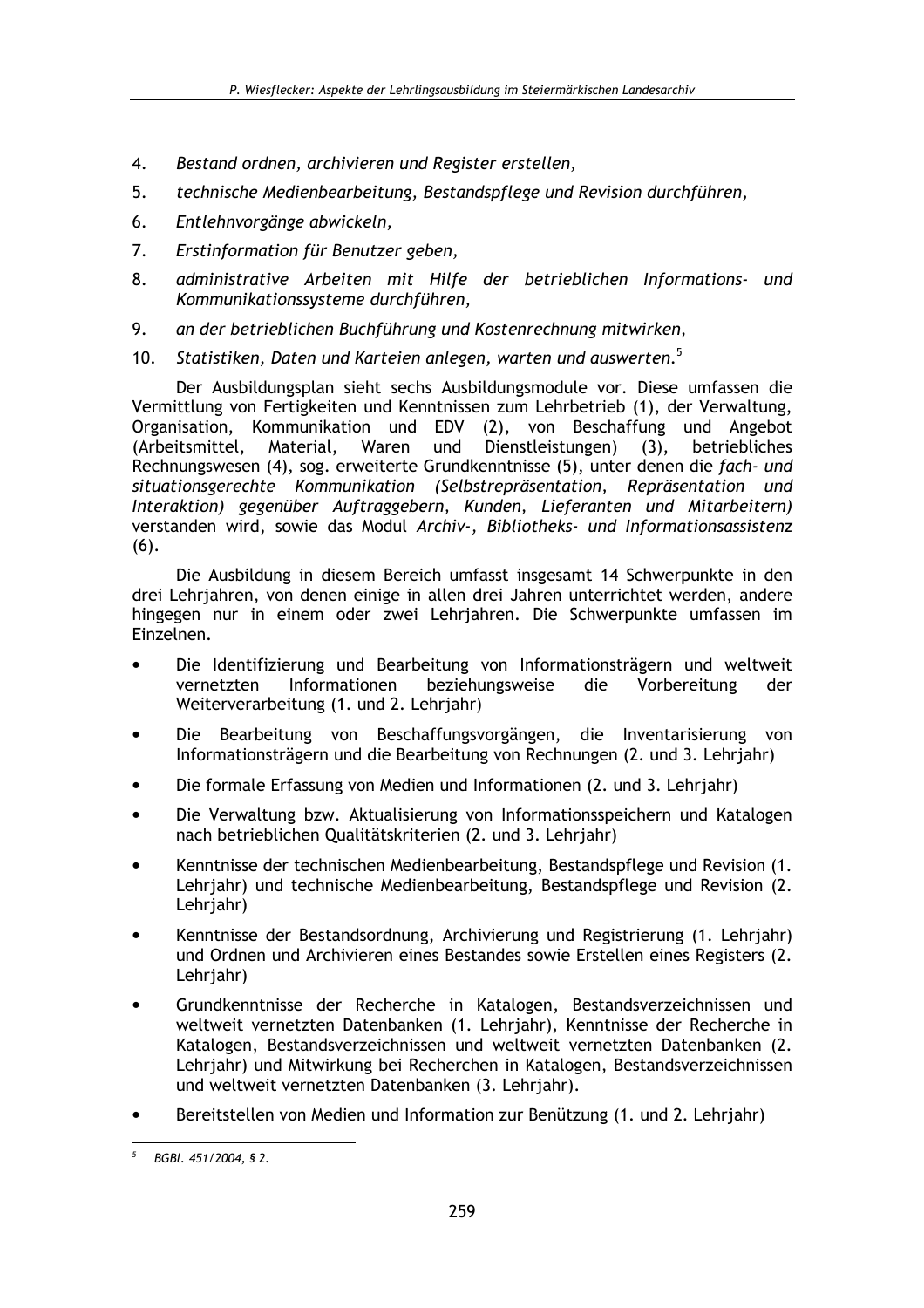- Kenntnisse der Entlehnvorgänge (1. Lehriahr) und Durchführung von Entlehnvorgängen (2. Lehriahr)
- Erstinformation für Benutzer (3. Lehriahr)
- Vervielfältigung und Reproduktion von Informations- und Datenträgern (1. bis 3. Lehriahr)
- Grundkenntnisse der betriebsspezifischen Rechtsvorschriften (1. Lehrjahr) und Kenntnisse und Anwendung der betriebsspezifischen Rechtsvorschriften (2. und 3. Lehriahr)
- Kenntnisse und Anwendung der betriebsüblichen Fachausdrücke (1. bis 3. Lehriahr)
- Nutzung der Datennetze und Kommunikationssysteme (1. bis 3. Lehrjahr)<sup>6</sup>

Neben der Ausbildung im Lehrbetrieb haben die Lehrlinge auch die Berufsschule und ein Fachpraktikum zu absolvieren. Im Mai 2005 wurde ein Schulversuchslehrplan für den Lehrberuf "Archiv-, Bibliotheks- und Informationsassistent" erlassen, der für die drei Schulstufen insgesamt 1.440 Unterrichtsstunden vorsieht. Nicht eingerechnet in diese Stundenzahl ist der Religionsunterricht, der nicht obligatorisch ist. Die Pflichtgegenstände umfassen folgende Unterrichtsfächer - in Klammer wird das jeweilige Stundenausmaß angegeben: Politische Bildung (80), Deutsch und Kommunikation (40), berufsbezogene Fremdsprache (120, aufgeteilt auf drei Lehrjahre). Der betriebswirtschaftliche Unterricht gliedert sich in die Unterrichtsfächer Wirtschaftskunde mit Schriftverkehr (160), Rechnungswesen (120) und computerunterstütztes Rechnungswesen (40). Der eigentliche Fachunterricht beinhaltet ein Fachpraktikum im Ausmaß von 200 Stunden sowie die Fächer Archiv-, Bibliotheks- und Informationswesen (320), Medienkunde und Informationskompetenz (240), Informatik (40) und Text- und Informationsverarbeitung  $(80)^7$ 

Bereits vor dem Landesarchiv hatte sich die Universitätsbibliothek Graz im Jahr 2005 zur Ausbildung von Lehrlingen im Lehrberuf "Archiv-, Bibliotheks- und Informationsassistent" entschlossen. Es lag daher nahe, ein Einvernehmen zwischen den beiden Institutionen (Universitätsbibliothek und Landesarchiv) herzustellen, zumal keine Lehrpersonen für die berufsspezifischen Fächer zur Verfügung standen. Für das erste Lehriahr wurde der berufsspezifische Unterricht von Mitarbeitern der Universitätsbibliothek übernommen, da der Schwerpunkt des Unterrichts im Bibliothekswesen lag. Für das zweite Berufsschuljahr stand man nun im Landesschulrat für Steiermark vor dem Problem, keinen Berufsschullehrer für das Fach Archivkunde stellen zu können. Auf Hinweis der Universitätsbibliothek erging daher seitens des Landesschulrates die Anfrage, ob der Verfasser dieses Beitrages bereit wäre, den Unterricht im Ausmaß von 48 Wochenstunden zu erteilen.

### "BERUFSSCHULE ARCHIV"

Die Mitteilung, dass mit Herbst 2006 für die Dauer von zwei Monaten ein Berufsschulunterricht im Fach "Archivkunde" zu erteilen sein wird, erfolgte relativ kurzfristig. So langte die Mitteilung darüber erst im Juli 2006 ein. Erste

 $\epsilon$ BGBL 451/2004, § 3, Abs. 1.

Schulversuchslehrplan für den Lehrberuf Archiv-, Bibliotheks- und Informationsassistent/in. Stand 11. Mai 2005.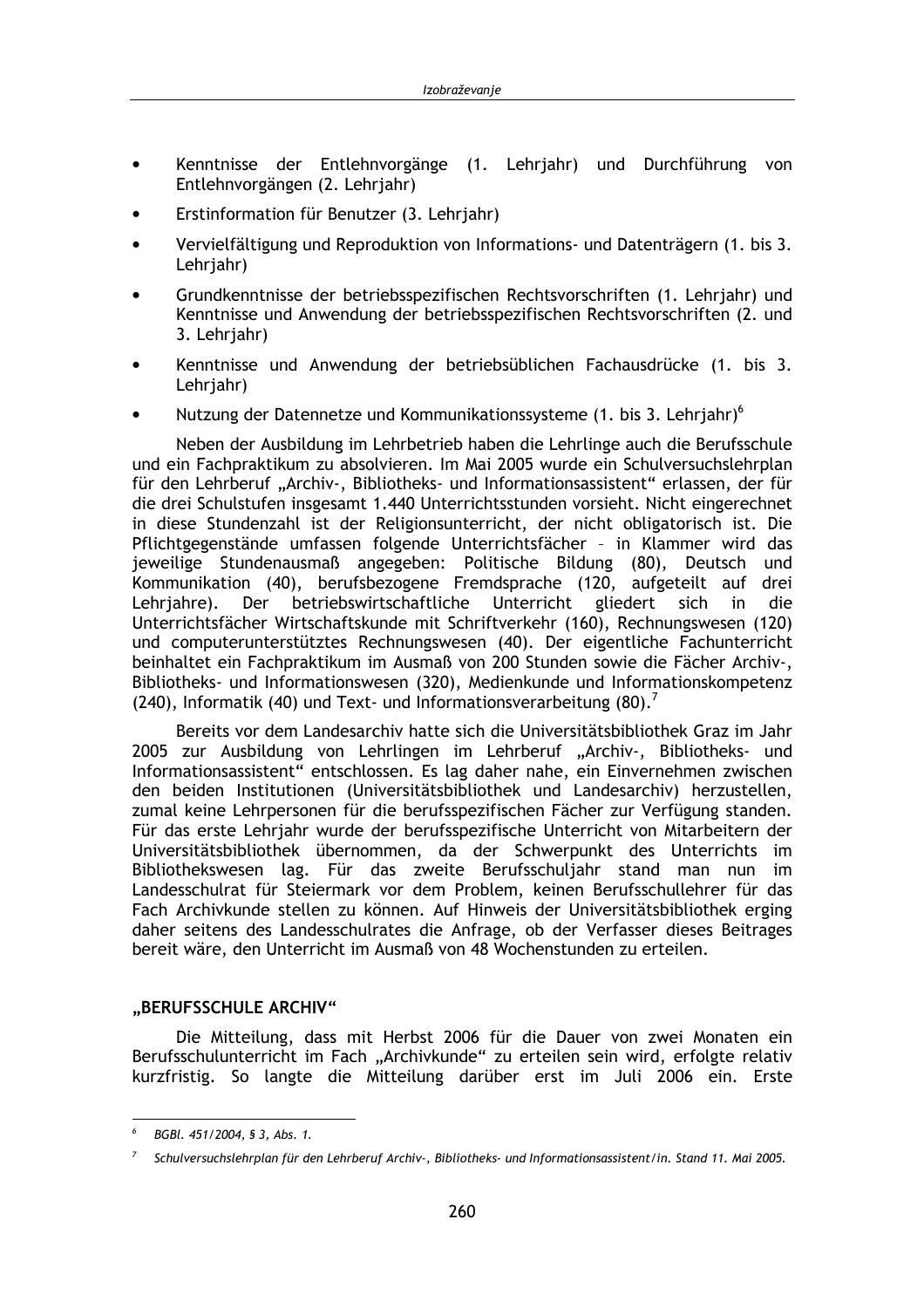Kontaktaufnahmen hatte es zuvor sozusagen nur "interinstitutionell" gegeben, und zwar in der Form, dass die Universitätsbibliothek Graz, die ab Herbst 2006 über vier Lehrlinge des zweiten Lehriahres - ein weiterer Lehrling des zweiten Lehriahres stammte von der Bibliothek der Pädagogischen Akademie des Bundes in Graz verfügte, an das Landesarchiv mit der Frage herangetreten war, ob jemand aus dem Kreis der wissenschaftlichen Archivare den Unterricht im Fach "Archivkunde" übernehmen könne. Mit der Koordinatorin der Lehrlingsausbildung an der UB Graz und zwei Kollegen des Bibliotheksdienstes fanden mehrere Besprechungen statt, bei denen versucht wurde, den Unterricht zu organisieren.

Das Ergebnis war, dass man mir bei der Gestaltung des Unterrichts freie Hand ließ. Der Unterricht sollte einmal wöchentlich durch sieben bis acht Wochen hindurch und jeweils für sechs Unterrichtsstunden stattfinden.

Bei der Organisation des Unterrichts ging ich von der Frage aus, was denn in maximal 48 Wochenstunden überhaupt zu vermitteln sei. Da mir pro Unterrichtstag sechs Unterrichtsstunden (à 45 min) zur Verfügung standen, entschied ich mich für eine Dreiteilung: 1.) Archivkunde, 2.) Schriftenkunde (i. e. Kurrentschrift des 19. Jahrhunderts), 3.) Bestandserhaltung.

Im Einvernehmen mit der Berufsschule wurde als Unterrichtsort das Landesarchiv festgesetzt, da nur dies die Möglichkeit bot, auch mit Originalquellen zu arbeiten. Gerade die Begegnung mit Originalen machte - wie sich herausstellen sollte - den Schülern besonderes Vergnügen. Da mir als Lehrenden nur wenige Wochen zur Vorbereitung zur Verfügung standen, war an die Abfassung eines Skriptums nicht zu denken. Die Schüler waren demnach geradezu "gezwungen", selbstständig Aufzeichnungen über den Lernstoff zu führen.

Beginn jeder wöchentlichen Unterrichtseinheit stand eine kurze  $\Delta m$ Wiederholung, bei der der Stoff der vorangegangen Woche besprochen wurde. Bei der Beantwortung der gestellten Fragen konnten die Schüler ihre Mitschriften benützen. Dies bot ihnen zum einen die Möglichkeit. Fragen zu stellen, zum anderen erlaubte dies dem Vortragenden - gleichsam beiläufig - zu überprüfen, ob der Lernstoff der letzten Einheit auch verstanden bzw. inwieweit er bereits rezipiert worden sei

Der archivkundliche Teil fand stets mit Anschauungsmaterial statt, sei es, dass ein Archivbestand besichtigt und dessen Charakteristika besprochen oder an Hand von Sammlungen, Grundbüchern, Akten der Landesverwaltung usw. Grundlegendes zusätzlich zum theoretischen Überblick erarbeitet wurden.

Im Rahmen dieser Unterrichtseinheit wurden u. a. folgende Bereiche behandelt: Am Beginn stand eine Einführung in das Archivwesen und eine allgemeine Darstellung der historischen Entwicklung des Archivwesens. Einen zweiten Schwerpunkt bildete die Entwicklung des österreichischen und steirischen Archivwesens. Zudem wurde den Schülern ein Überblick über die österreichische und speziell steirische Archivlandschaft geboten, nicht zuletzt um sie mit unterschiedlichen Trägern von Archiven (Bund, Länder, Gemeinden, Private etc.) bekanntzumachen. Die Geschichte des Steiermärkischen Landesarchivs diente als Beispiel für die Entwicklung eines Archivs. Thema der nächsten archivkundlichen Einheit waren die Grundprinzipien im Archivwesen im Unterschied zur Bibliothek. Anhand des im Steiermärkischen Landesarchiv befindlichen Archivs der Familie Hammer-Purgstall wurden Bestandskategorien (Familien- und Herrschaftsarchive, Nachlässe, Sammlungen) besprochen, denn dieser Archivbestand bot ein gutes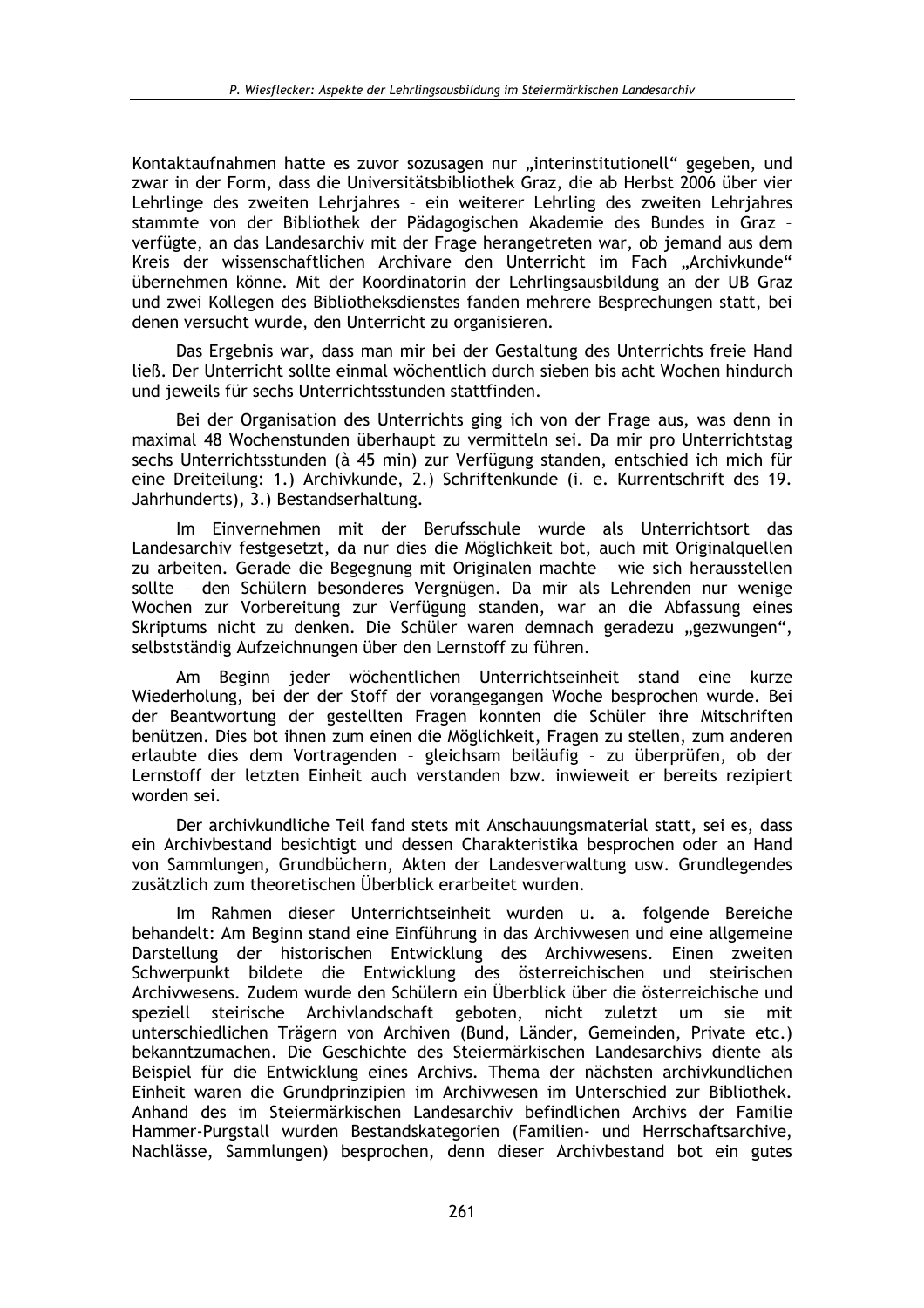Beispiel dafür, da er zugleich Familien- und Herrschaftsarchiv war und zudem auch Nachlässe enthielt. Die Begegnung mit diesen Archivalien - darunter ein Goetheautograph, ein Brief Friedrichs von Schiller und verschiedene Osmanica - bot einen zusätzlichen Reiz.

Ein Überblick über das Schriftgut in Herrschaftsarchiven und hier vor allem eine kurze Betrachtung der Funktion eines Urbars gab Gelegenheit, steirische Landesgeschichte en passant zu streifen und das Verhältnis von Grundherr und Bauer bis 1848, die Funktion der Grundherrschaft und die Anfänge der politischen Gemeinde zu streifen. Einen weiteren Schwerpunkt bildeten Ordnungsprinzipien von Familien-, Herrschafts- und Kommunalarchiven sowie Nachlässen. Anhand von Archivverzeichnissen wurden die einzelnen Kategorien besprochen. Anhand des Archivverzeichnisses des Stiftes Göß konnten in der nächsten Unterrichtseinheit diese Fragen vertieft werden. Das Verzeichnis und die ihm zugrunde liegenden Ordnungsprinzipen wurden detailliert besprochen. Zudem bot dieser Archivbestand einer geistlichen Kommunität auch die Möglichkeit, die Geschichte der steirischen Kirche im Zeitalter von Reformation und Gegenreformation darzustellen sowie das Verhältnis Landesfürst und Landstände zu beleuchten. Den Abschluss bildeten in dieser Einheit Fragen der Übertragung eines Archivverzeichnisses in die bzw. das Erstellen eines Verzeichnisses in der Archivdatenbank (ADB) sowie die Erschließung von Archivgut in der ADB.

Ordnungsprinzipien von Sammlungsbeständen bildeten einen nächsten Schwerpunkt im Unterricht, wobei hierfür die Ortsbilder-, Ansichtskarten- und sowie die Plakatsammlung Allgemeine Urkundenreihe des Landesarchivs herangezogen wurden. Anhand der rund 30.000 Stück umfassenden Plakatsammlung, die derzeit von einem Mitarbeiter des Hauses geordnet wird, wurden Kriterien für die Aufnahme eines großen Sammlungsbestandes dargestellt.

Quellen zur Besitzgeschichte waren Thema der nächsten Einheit, durch die eine Einführung in die Arbeit mit dem historischen Grundbuch erfolgte und anhand eines praktischen Beispiels einer Liegenschaft, die von Schülern ausgewählt worden war, vertieft wurde. Die Darstellung besitzgeschichtlicher Quellen bot zudem Gelegenheit zur Einführung in das Katasterwesen.

Den Abschluss des archivkundlichen Teils bildete eine kleine Aktenkunde, in denen die Terminologie (Index, Protokollbuch, Register, Einzelakt, etc.), Aktenlauf und Behördenstrukturen vorgestellt und äußere Merkmale eines Aktes besprochen wurden. Als praktische Übung wurden Akten aus dem Bestand des Landschaftlichen Archivs gewählt, die gelesen und besprochen wurden.

Für die Schriftenkunde wurden vorerst die vom Oberösterreichischen Landesarchiv publizierten "Schriftenbeispiele" verwendet,<sup>8</sup> da diesen Transkriptionen beiliegen. Als die Lesekenntnisse bereits etwas fortgeschritten waren, wurden originale Quellen aus dem Steiermärkischen Landesarchiv verwendet. Hierfür bot sich - wie bereits gesagt - die Einführung in das historische Grundbuch und die angeschlossene Urkundensammlung sowie in die Aktenkunde an. Außerordentlich waren im Übrigen die Fortschritte im Lesen von Kurrentschriften. Am Ende des Unterrichts lasen die Schüler Kanzleischriften des 19. Jahrhunderts ohne Schwierigkeiten.

Schriftbeispiele. Handschriften des 15. bis 20. Jahrhunderts. Hrsg. vom OBERÖSTERREICHISCHEN LANDESARCHIV, Linz 41999.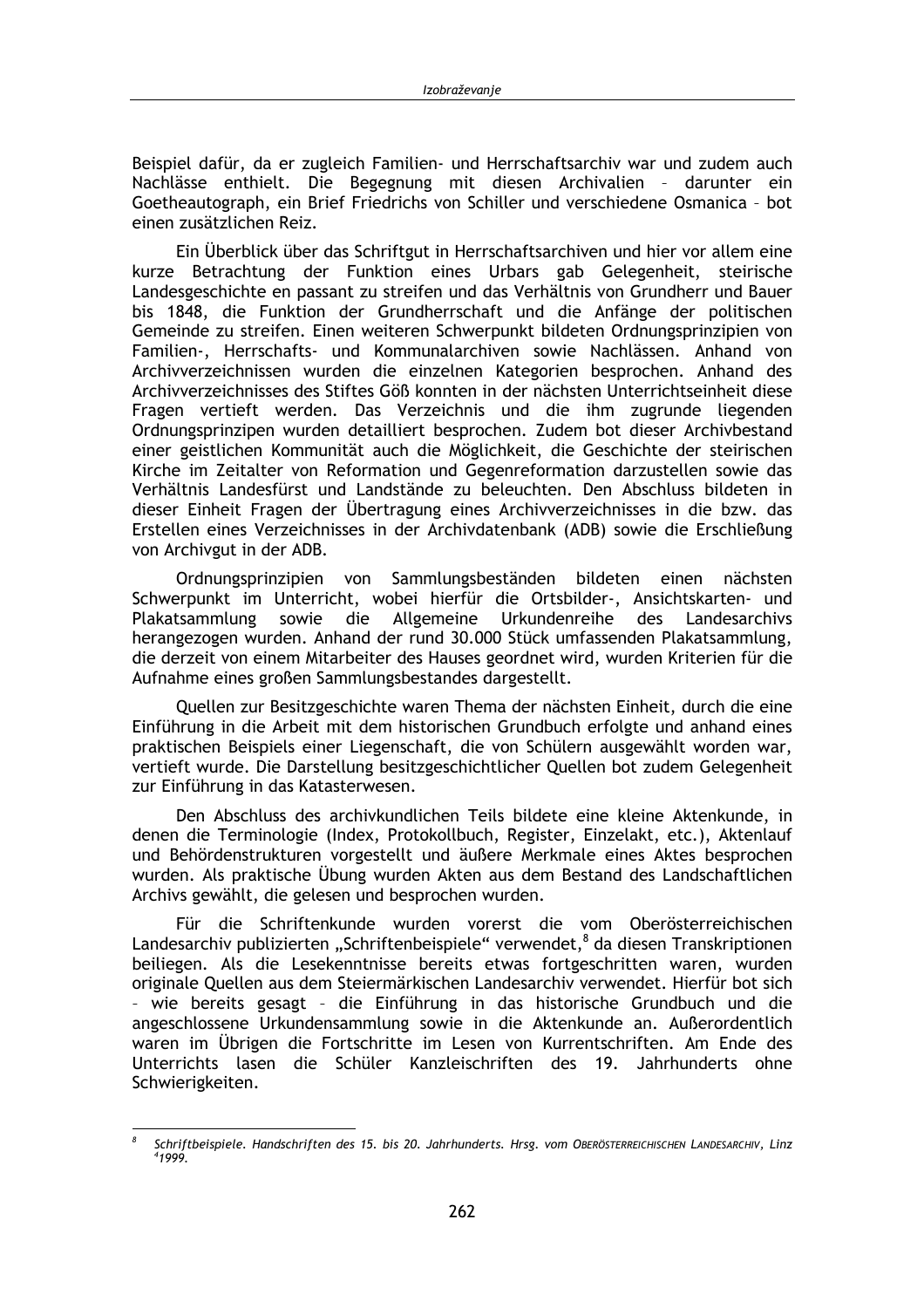Der Unterricht zu Fragen der Bestandserhaltung erfolgte zum Teil theoretisch. zum Teil in den Werkstätten. Grundprinzipen wurden besprochen, dann die jeweilige Werkstätte besucht. Als Einführung in diesen Teil des Unterrichts bot sich die Darstellung einer optimalen Verwahrung von Archivalien im Depot an. Fragen des Archivschutzes waren ein weiteres Thema. Auch der Vorsorge wurde breiter Raum gewidmet. Festgemacht werden konnte dies am von Ingrid Hödl, der Leiterin der Restaurierwerkstätte, entwickelten "10-Punkte-Hygienepaket" des Steiermärkischen Landesarchivs.<sup>9</sup> Fragen der Bestandserhaltung und Sicherung wertvoller Bestände konnten in der Praxis am Beispiel des derzeit im Landesarchiv laufenden Digitalisierungsprojekts der mittelalterlichen Originalurkunden des Steiermärkischen Landesarchivs behandelt werden. Vor Ort bot sich die Möglichkeit, mit dem Projektmitarbeiter Prinzipien der Aufnahme und des Ablaufs oder auftretende Probleme zu besprechen. Wie das Studio für Reprographie wurde auch die Handbuchbinderei des Landesarchivs im Rahmen des Unterrichts besucht, nachdem zuvor Fragen und Probleme bei der Bestandserhaltung buchförmiger Archivalien im Archiv theoretisch abgehandelt worden waren. Breiter Raum galt der Arbeit in der Restaurierwerkstätte. Einem Besuch in der Werkstätte, bei dem ein Überblick über deren Tätigkeit gegeben wurde, folgten weitere Einheiten, bei denen mit Arbeitsabläufen und speziellen Tätigkeiten in der Restaurierung etwa Anfasern, Kaschieren etc. gezeigt wurden. Den Abschluss bildete schließlich eine praktische Übung der Schüler in der Restaurierwerkstätte an "Musterarchivalien".

Die Arbeit in der Restaurierwerkstätte wurde von den Schülern als besonders interessant und reizvoll empfunden. In diesem Jahr (2007) haben die Lehrlinge des zweiten Lehrjahres zudem ein Praktikum im Archiv zu absolvieren, das rund drei Monate dauern soll. Auch hier ist eine Einführung in die Arbeit der einzelnen Referate geplant. Auf Wunsch der ausbildenden Stelle (Universitätsbibliothek) bzw. auf Wunsch der Lehrlinge wird jedoch der Schwerpunkt der Praktika im Bereich der Werkstätten des Landesarchivs liegen.

Die Abschlussprüfung fand in Form eines gemeinsamen Prüfungsgesprächs statt, bei dem der gesamte Stoff nochmals Revue passiert wurde.

#### ANMERKUNGEN ZUR HAUSEIGENEN LEHRLINGSAUSBILDUNG

Zeitgleich mit dem Unterricht der Lehrlinge des zweiten Lehriahres fiel auch der Dienstantritt des ersten hauseigenen Lehrlings im Lehrberuf "Archiv-, Bibliothekund Informationsassistent/in" zusammen. Wenngleich im Lehrplan für das erste Lehrjahr nicht vorgesehen, schien es klug, den hauseigenen Lehrlinge am Unterricht teilnehmen zu lassen, um ihm - oder besser gesagt - ihr einen Überblick über ihre künftige Tätigkeit zu geben. Der Lehrling hat daher - gleichsam als Hospitant - am Unterricht teilgenommen.

Credo der hauseigenen Lehrlingsausbildung war von Anfang an, dass die Ausbildung nur dann erfolgreich sein wird, wenn der Mitarbeiterin von Anfang an ein größtmögliches Verständnis für ihren künftigen Beruf vermittelt wird. Dies ist nur damit zu erreichen, dass man den Lehrling nach einer allgemeinen Einführung in das

Ingrid HöbL, Das 10-Pinkte-Hygienepaket des Steiermärkischen Landesarchivs. In: Sind sie noch zu retten? Konservieren und Restaurieren von Schriftgut, Graz 2004, 19-24. DIES., Higienski paket Štajerskega deželnega arhiva v 10 točkah. In: Ali jih lahko še rešimo? Konservacija in restavracija pisne dediščine, Maribor 2005, 24-29. DIES., Higijenski paket mjera Pokrajinskog arhiva Štajerske u 10 tačaka. In: Moglu li se još Spasiti? Konzervacija i restauracija pisanog blaga, Tuzla-Sarajevo 2006, 27-34.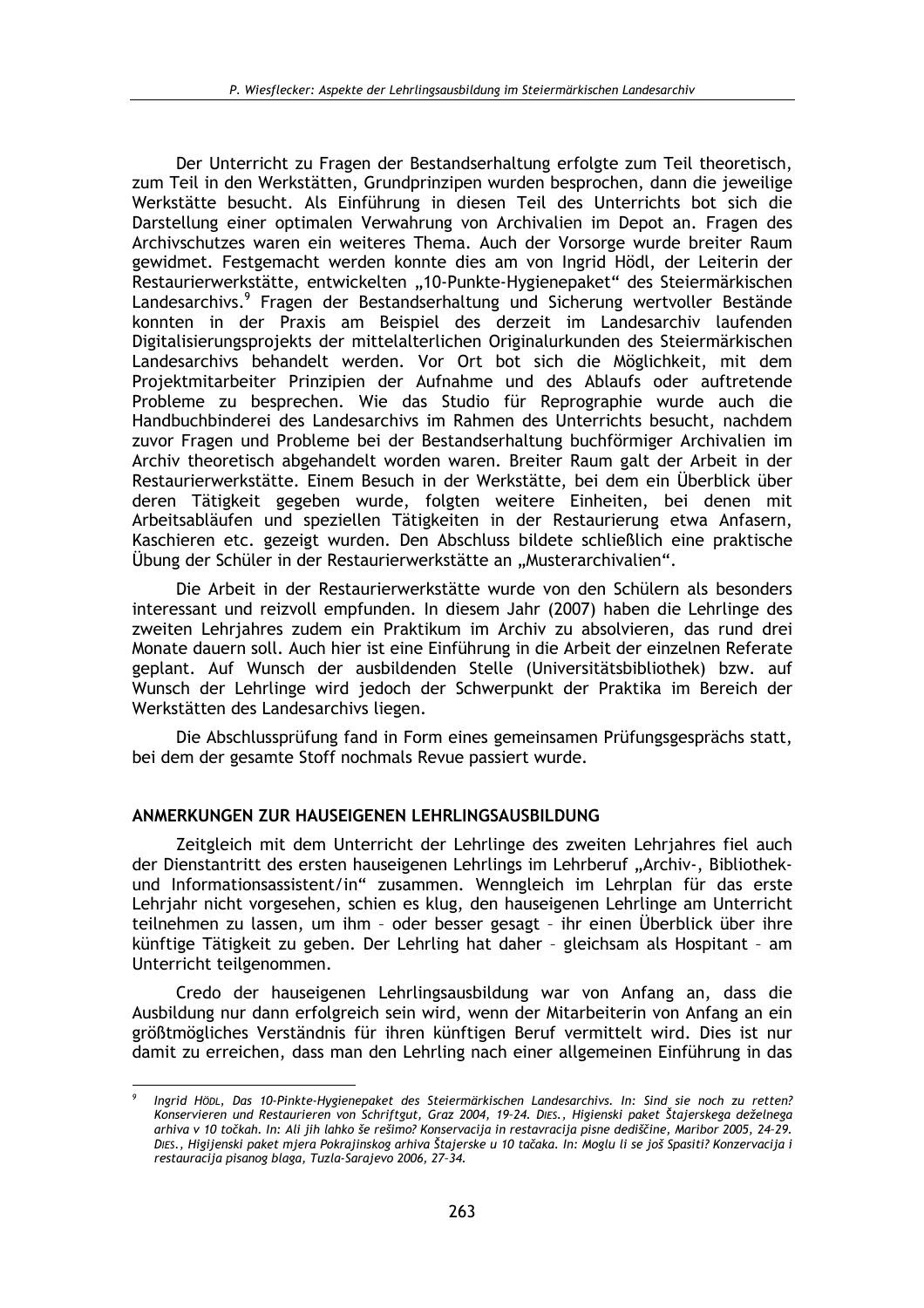Haus (Vorstellung, Instruktion, Dienstrecht, Amtsverschwiegenheit usw.) einer Abteilung zur Dienstleistung zuweist. In unserem Fall war man in der Lage auf einen ausgezeichneten Mitarbeiter in der Bestandsbetreuung zurückgreifen zu können, dem sie zugeteilt ist und der den Auftrag erhielt, sie vom ersten Tag an mit sämtlichen Aufgaben, die er als Bestandsbetreuer zu erfüllen hat, vertraut zu machen, d. h. Aushebung im Depot, Kontrolle der Archivalien, Vorlage, Eintragungen. Rückkontrolle, kleinere Ordnungs- und Verzeichnungsarbeiten usw. Dies geschieht unter seiner Anleitung, quasi nach dem von mir stets als bestmöglichem Ziel postulierten "learning by doing". Die junge Dame ist nun ein halbes Jahr im Landesarchiv und hat sich bestens bewährt. Für die kommenden Jahre ist geplant, dass sie jedes Referat unseres Hauses durchlaufen soll, d. h. für einige Monate dort zugeteilt ist und somit die in manchen doch recht unterschiedlichen Aufgaben kennen lernen soll. Zudem sind Praktika in der Kanzlei, dem Lesesaal und den Werkstätten (Restaurierung, Buchbinderei und Reprographie) geplant. Es wird demnach auch bei ihrer Ausbildung jenes System praktiziert, dass seit langem für das Steiermärkische Landesarchiv gilt, nämlich, dass jeder neue Mitarbeiter in einer Art Turnus das Haus kennen lernt. <sup>10</sup> Weiters wird Lehrling des Landesarchivs im zweiten Lehrjahr ein Praktikum in der Landesbibliothek und/oder der Universitätsbibliothek absolvieren.

**POVZETEK** 

## VIDIKI IZOBRAŽEVANJA PRIPRAVNIKOV V ŠTAJERSKEM DEŽELNEM ARHIVU V **GRADCU**

Štajerski deželni arhiv se je pri sprejemanju pripravnikov že od nekdaj držal treh načel: Prvič - pripravnika sprejmemo le, kadar imamo dejansko potrebo po tem kadru. Drugič - izobraževanje vsebuje poudarke, ki so specifični za arhivistiko. Zadnie načelo pa je, da mora obstajati realna možnost za zaposlitev v deželnem arhivu po preteku pripravništva. Od leta 2001 do 2004 smo izobrazili dva knjigoveška vajenca, od jeseni 2003 pa je v studiu za reprografijo in konvertiranje medijev zaključil pripravništvo še en vajenec. V jeseni 2006 se je s sprejemom pripravnika za pedagoški poklic »arhivski, knjižničarski in informacijski asistent/asistentka« odprla v Štajerskem deželnem arhivu nova možnost za arhivistično izobraževanje. Poleg šolanja v pedagoški dejavnosti, morajo pripravniki opraviti tudi poklicno šolo in strokovno prakso. Prvo učno leto so poklicni pouk za pedagoški poklic »arhivskega, knjižničarskega in informacijskega asistenta/asistentke« vodili kolegi iz univerzitetne knjižnice, saj je poudarek pouka na bibliotekarstvu. Drugo učno leto je poudarek na arhivistiki. Pouk (skupno 42 učnih enot v sedmih tednih) smo razdelili tako:

1.) Arhivistika, 2.) Paleografija (t. j. gotica 19. stoletja), 3.) Materialno varstvo. Arhivistični del smo vedno predstavili ob primerih, ali smo si ogledali in se pogovorili o problematiki določenega fonda ali pa smo ob teoretičnem pregledu razjasnili osnove na primerih zbirk, zemljiških knjig, spisov deželne uprave ipd. Pri

 $10<sup>10</sup>$ Peter Wiesflecker, Dodatno izobraževanje delavcev v Štajerskem deželnem arhivu. In: Tehnični in vsebinski problemi klasičnega in elektronskega arhiviranja 3 (Maribor 2004) 294-304. DERS., Fortbildung im Steiermärkischen Landesarchiv. Erfahrungen - Überlegungen - Möglichkeiten. In: Scrinium 60 (2006) 65-70.